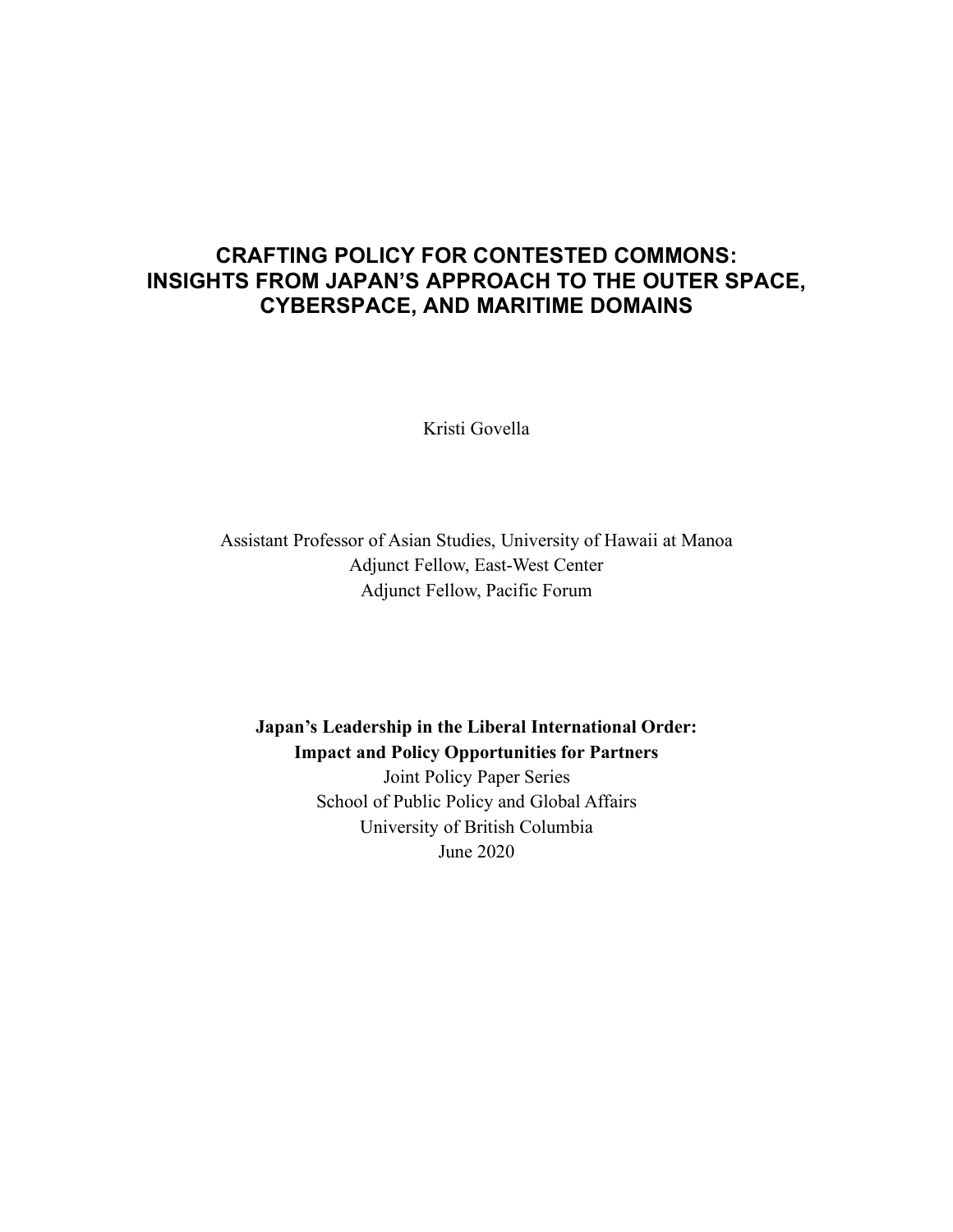# **Introduction**

In the worlds of contemporary scholarship and policy-making, the outer space, cyberspace, and maritime domains are often considered in isolation; each has its own complex dynamics and is governed by different sets of norms and rules. However, all three also share important characteristics of "global commons," areas in which no single state maintains sovereignty. As such, they are domains whose use and resources need to be available to all countries unfortunately, they are also domains that have become increasingly contested in recent years.

Although much attention has focused on the role of great powers such as the United States, the Soviet Union, and more recently China in shaping the global commons, middle powers have also played important roles in establishing and maintaining their regimes.1 This paper examines the policy response of a single middle power, Japan, to heightened competition in the outer space, cyberspace, and maritime domains.<sup>2</sup> Japan is active in all of these domains and has been acutely aware of the changing dynamics in each, which have often been driven by the rise of its neighbour, China. Consequently, an examination of Japanese policy sheds light on emergent shifts in the global commons and offers insights about the implications of these shifts for the liberal international order.

## **Japan's Changing Approach to the Commons**

How did Japan traditionally approach these global commons during the post-World War II era, and how has this changed with the intensification of competitive behaviour and the emergence of security threats across multiple domains since the end of the Cold War? Japan's long-standing position toward these domains was consistent with a typical middle power approach: to uphold the liberal international order based on rule of law. This manifested in engagement in multilateral diplomacy and co-operation with other countries, accompanied by a primarily technical or economic focus in these domains. However, new perceived threats have led Japan to supplement this strategy by securitizing issues and by turning its existing diplomatic and technological tools in these domains to new purposes.3 Japanese policy-makers have also linked the commons to security by integrating them with security structures related to the Japan Self-Defense Forces and the U.S.-Japan alliance.

In the case of outer space, Japan has responded to the development of perceived threats from the DPRK and China since the late 1990s by identifying outer space as a security concern and adapting its policy in three ways. First, it has taken a more militarized approach to its dual-use technologies, procuring new assets such as launch systems, communications and intelligence satellites, and counterspace capabilities necessary to counter potential threats, and it has given the Japan Self-Defense Forces expanded control of such assets.<sup>4</sup> Second, it has attempted to incorporate space activities into the umbrella of broader U.S.-Japan alliance co-operation. Third, Japan's leadership role in the Asia-Pacific Regional Space Agency Forum (APRSAF) has given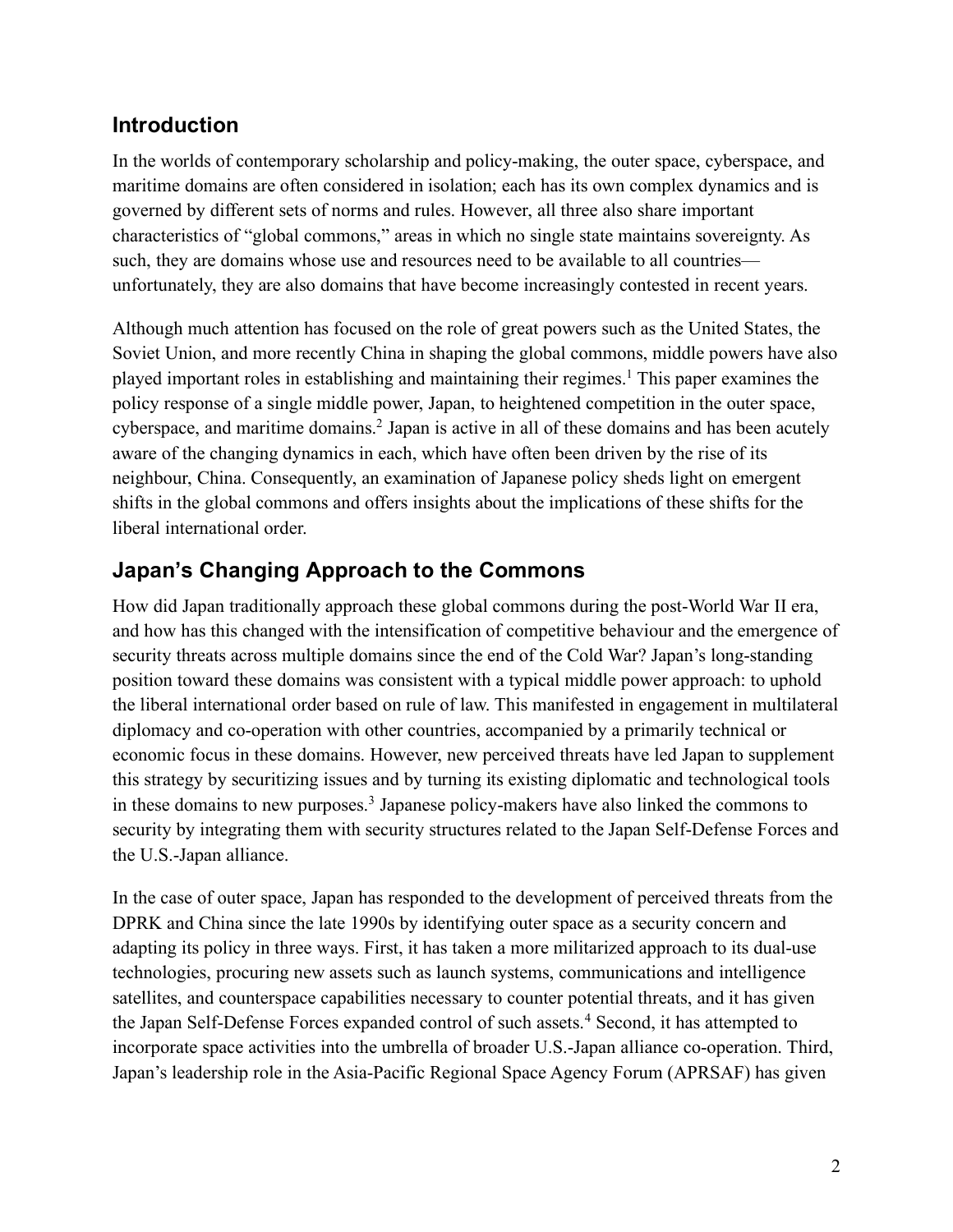it an opportunity to shape dialogue with other countries in the region on matters related to outer space.

In the maritime domain, Japan has continued with its traditional approach in geographic areas where there has been no linkage to security; however, it has interpreted Chinese assertiveness in the South China Sea as a security threat. Japan has no territorial claims in the South China Sea; rather, the area's relevance for Japan lies in its vital sea lines of communication and the troubling precedent that Chinese activities there might set for the East China Sea, where Japan and China have conflicting claims over the Senkaku/Diaoyu Islands. Consequently, while advocating for adherence to the United Nations Convention on the Law of the Sea and calling for all parties to abide by the Permanent Court of Arbitration ruling in favour of the Philippines, Japan has responded to the spread of Chinese influence in the South China Sea in ways that echo its actions in outer space. First, Japan has widened the scope of its official development assistance to address its security concerns, granting aid to Southeast Asian partners facing growing pressure from China. Second, Japan has augmented its defence capacity-building initiatives in Southeast Asia, potentially bolstering these countries' abilities to deal with China in contested waters through provision of training and used equipment. Third, Japan has attempted to incorporate discussions of maritime issues into existing regional multilateral fora such as the East Asia Summit, the Shangri-La Dialogue, and anti-piracy initiatives.

Finally, in cyberspace, Japan has responded to threats by shifting from its previous technocratic approach to securitize this domain in government statements and major policy documents. This change began in 2009, after the large-scale distributed denial-of-service (DDoS) attacks in the United States and South Korea, the Gumblar attack in Japan, and a number of large-scale information leaks. It resulted in more frequent linkages between cyberspace and security in government documents as well as the publication of Japan's first national strategy on cybersecurity in 2010. Given the newness of this domain, many Japanese initiatives have focused on developing domestic institutions such as the Cybersecurity Strategic Headquarters. Its other policy initiatives have paralleled those in the outer space and maritime domains. First, while Japanese responses to cyberthreats have been defence-oriented, they have become increasingly militarized, with the Japanese Ministry of Defense and Self-Defense Forces moving to develop a cyber doctrine for domestic defence and to boost international co-operation. Second, Japan has linked its cyber policy to security institutions by attempting to integrate its cybersecurity capabilities and strategy with that of the United States. Third, Japan has made use of multilateral institutions such as the UN, G7/G8, ASEAN Regional Forum, OECD, APEC, and NATO to build relationships with like-minded countries that are also concerned by cyberthreats emanating from China, the DPRK, and Russia.

What does the comparative analysis of these three domains tell us about Japan's leadership in the global commons? As a middle power, Japan has often benefited from the establishment of the norms and rules that govern these domains, and Japan has attempted to defend these governance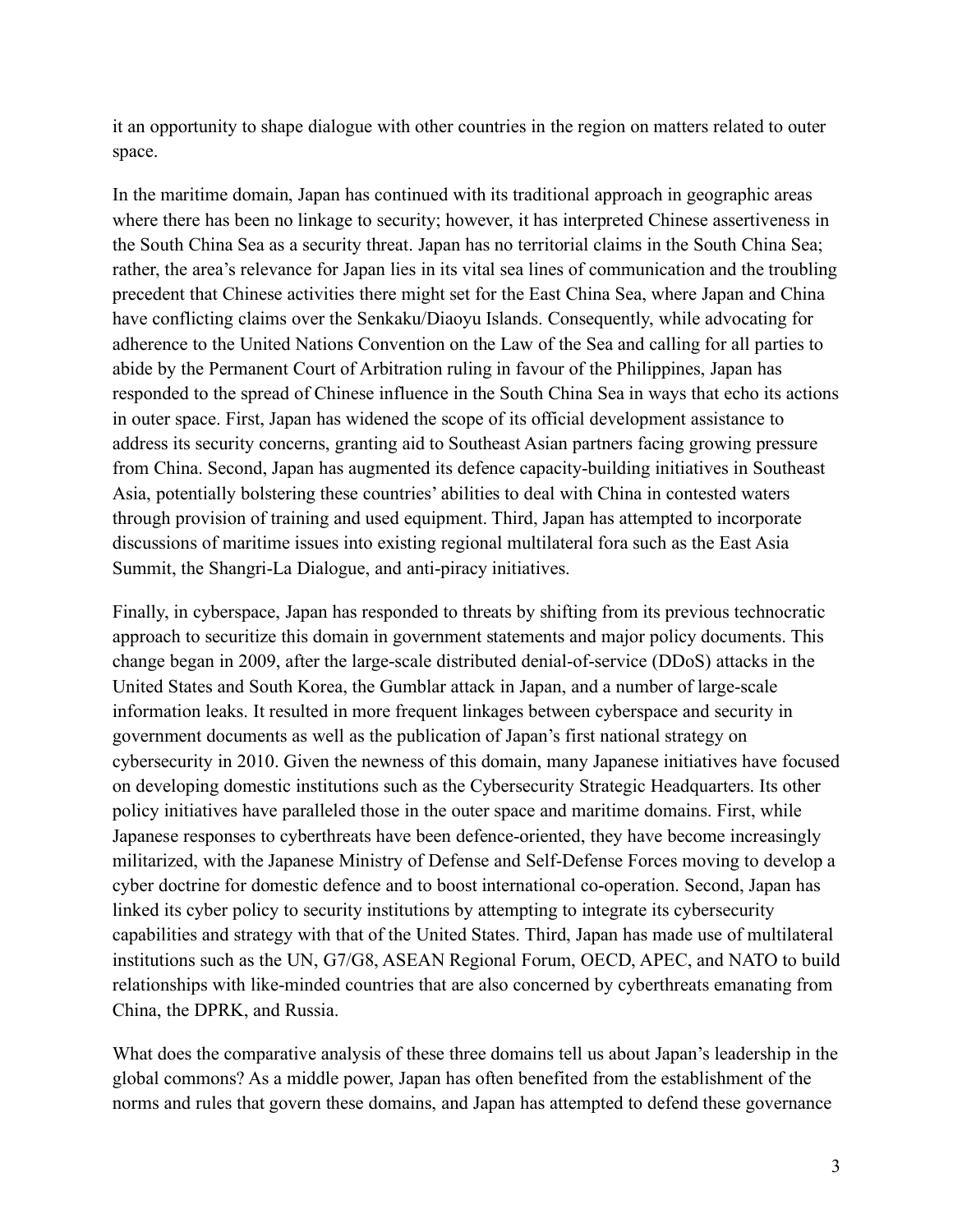structures in the face of new threats. In contrast to rising powers such as China who may try to challenge or reshape the status quo, middle powers such as Japan may see value in preserving it and in resisting the enclosure of the global commons. However, Japan has also simultaneously pursued hedging strategies to minimize risk from changes in these domains, which in many cases has meant an increasingly—albeit incrementally—militarized approach to the global commons. This shift is both cause and consequence of broader changes in Japanese security posture that began slowly after the end of the Cold War and solidified under the second Abe administration. Emerging security threats have served as external catalysts that have created opportunities for domestic actors in Japan to securitize these issues in order to gain the flexibility to take new initiatives, to link the commons to security institutions, and to militarize relevant technologies.

#### **Policy Implications**

This examination of Japan's approach to the outer space, cyberspace, and maritime domains has broad implications for policy that are relevant to countries around the globe. First, there is a clear need for serious attention to the maintenance and/or construction of governance regimes that will promote the use of the global commons in ways that benefit all countries. The world has changed since many of the norms and rules governing these domains were originally formulated. In addition to geopolitical and economic shifts, technological innovation has made these domains accessible to a greater number of countries than ever before.<sup>5</sup> Consequently, it is not only the rise of China and escalating U.S.-China competition that are transforming the global commons, but also the growing diversity of other actors involved. In the absence of more effective governance, we may see a continuing trend toward securitization and militarization of the global commons as countries seek ways to protect themselves from threats in these domains.

Second, the increasingly crowded and competitive environment in the global commons presents new challenges in terms of cultivating consensus and regulating activity, but it also offers opportunities to create coalitions of like-minded countries, and middle powers have an important role to play in this process. Rather than a narrow focus on the interests of great powers, the pluralization of the commons necessitates dialogue with a much larger number of stakeholders, and it seems that the great powers are currently unwilling or unable to take the lead in rejuvenating multilateral governance efforts. China has often attempted to enclose the commons in ways that set a competitive tone, and while the United States could formerly be expected to exercise more leadership or to serve as a brake on negative dynamics, the Trump administration has tended to alternate between relative disengagement in these domains and actions or statements that exacerbate U.S.-China rivalry. While competition and conflict certainly exist across these domains, middle powers can help to prevent the escalation of a security dilemma by taking the initiative to bolster existing governance regimes and to create new norms and rules where necessary. This is an opportunity for middle powers like Japan who have significant diplomatic and material resources at their disposal to strengthen and shape the international order while it is in the midst of a dangerous leadership vacuum.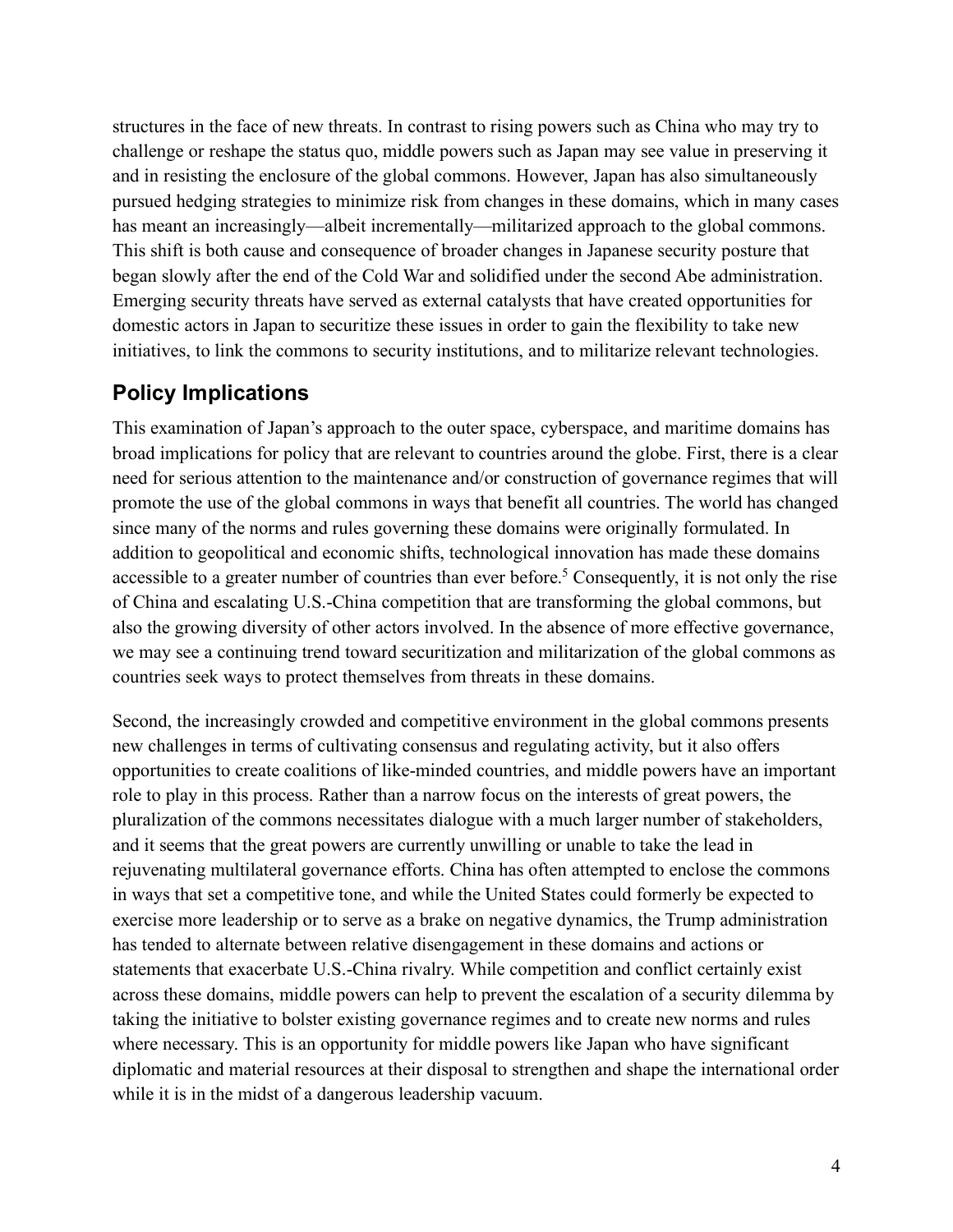Third, the clear parallels in changes across the outer space, cyberspace, and maritime domains suggest that there is something valuable to be gained from fostering dialogue among their respective scholars and practitioners, to find best practices that can be shared or transferred across domains. For example, cyberspace is the most weakly governed of these three domains, which presents daunting challenges but also suggests that lessons could be learned from relative successes and failures in other domains of the global commons that face similar problems. It is notable that Japan's policy responses in the outer space, cyberspace, and maritime domains demonstrate such strong similarities, despite the fact that these responses were conceptualized independently of one another and often initiated at different times. A more comprehensive approach to conceptualizing policy across all of these domains is fruitful and may become increasingly necessary in the future to preserve the openness of the global commons.

Although the onset of COVID-19 has drawn the attention of many countries away from developments outside their national borders, it has not lessened the importance of these issues indeed, there is evidence that the global pandemic may be providing a convenient distraction that is enabling additional incursions in these domains and further eroding norms regarding their shared use. For example, in April 2020, a Chinese survey ship entered Malaysia's Exclusive Economic Zone in the South China Sea, beginning a month-long standoff with a Malaysian oil exploration vessel. China also approved two new domestic administrative divisions to cover the contested Paracel and Spratly Islands and released names for 80 geographical features in the South China Sea.<sup>6</sup> During the same month, Russia conducted an anti-satellite missile test, raising concerns about its ability to destroy satellites in low-Earth orbit and further exacerbating tensions among space-faring nations. COVID-19 has also increased vulnerability to cyberattacks, which have become more frequent as many have been forced to rely heavily on internet technology for teleworking, video conferencing, and other activities.

While governments are understandably focused on urgent public health concerns now, renewed attention to the global commons is necessary to maintain and enhance their governance regimes and to ensure that they remain safely accessible to all countries. Moreover, care should be taken not to escalate, and if possible, to de-escalate competitive dynamics in these domains. This is the responsibility of not only the great powers in the international system but also the middle and smaller powers who stand to benefit from effective governance of the outer space, cyberspace, and maritime domains.